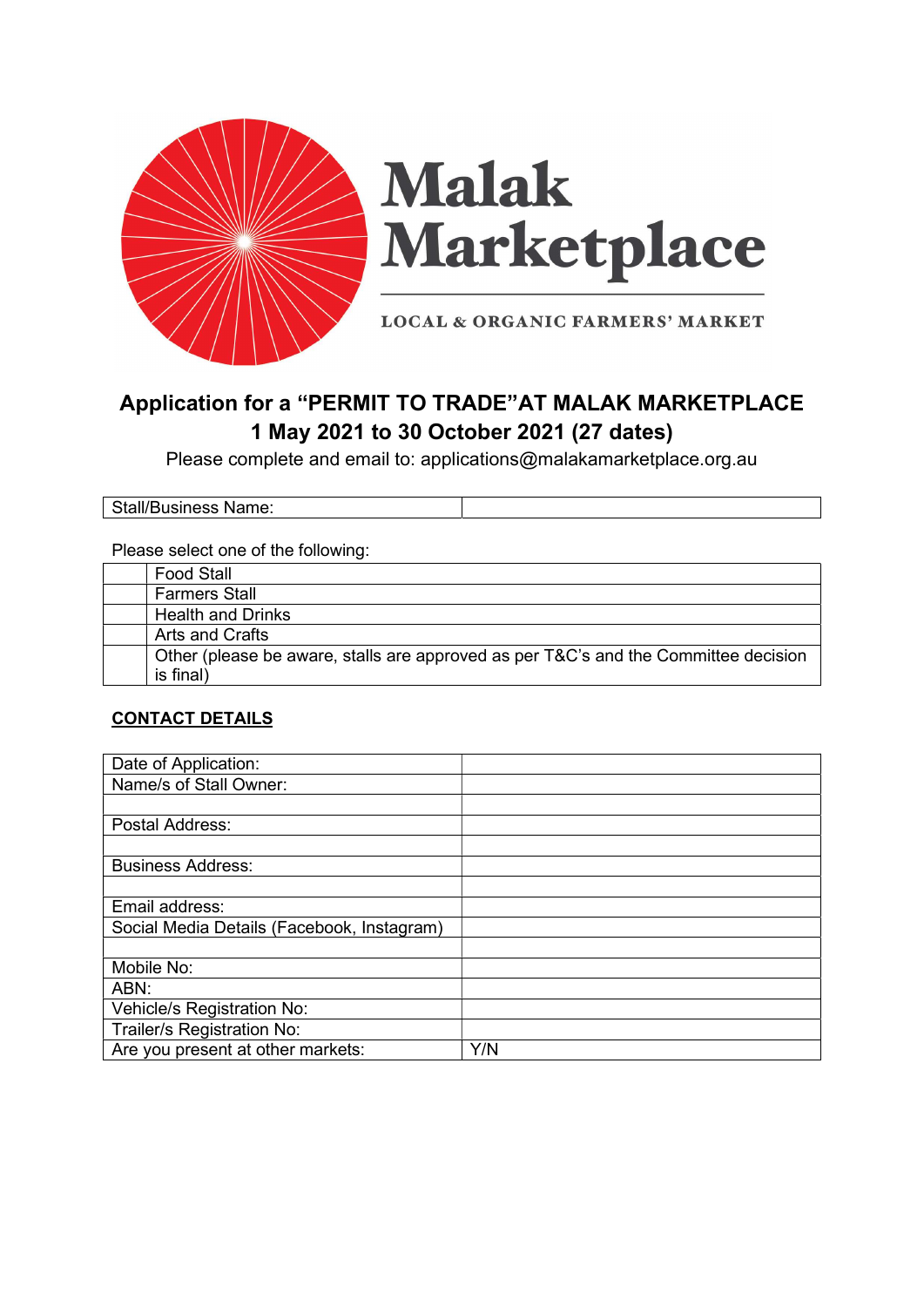# INSURANCES AND CERTIFICATES

| <b>Public and Products Liability Insurance</b>                        |     |
|-----------------------------------------------------------------------|-----|
| Policy No:                                                            |     |
| Attached:                                                             | Y/N |
| Food Business Registration COC:                                       |     |
| Attached:                                                             | Y/N |
| COVID-19 Safety Plan:                                                 |     |
| Attached:                                                             | Y/N |
| The chaus desuperty must be provided no leter than Tuesday 07th April |     |

The above documents must be provided no later than Tuesday 27<sup>th</sup> April.

### SITE FEES

(please circle)

| <b>Stall Type</b>                 | Site Size            | Fee                                                                                                         |
|-----------------------------------|----------------------|-------------------------------------------------------------------------------------------------------------|
| <b>Food Stall</b>                 | 3x3m<br>4x3m<br>6x3m | $$124 + $10$ power access (15amp)<br>$$145 + $10$ power access (15amp)<br>$$206 + $10$ power access (15amp) |
| <b>Farmers Stall</b>              | 3x3m<br>4x3m<br>6x3m | $$62 + $10$ power access (15amp)<br>$$83 + $10$ power access (15amp)<br>$$103 + $10$ power access (15amp)   |
| <b>Health and Drinks Stall</b>    | 3x3m<br>4x3m<br>6x3m | $$62 + $10$ power access (15amp)<br>$$73 + $10$ power access (15amp)<br>$$83 + $10$ power access (15amp)    |
| Arts and Crafts/Other Stall       | 3x3m<br>4x3m<br>6x3m | $$42 + $10$ power access (15amp)<br>$$52 + $10$ power access (15amp)<br>$$62 + $10$ power access (15amp)    |
| Is access to power required?: Y/N |                      |                                                                                                             |

# **DISCOUNTS**

# Please select one of the following:

| Full Payment Upfront - Returning<br>Stallholder | Returning (approved) Stallholders will receive<br>40% discount on full season, upfront payment.<br>Due Tuesday before first market. |
|-------------------------------------------------|-------------------------------------------------------------------------------------------------------------------------------------|
| Full Payment Upfront - New<br>Stallholder       | New (approved) Stallholders will receive 30%<br>discount on full season, upfront payment. Due<br>Tuesday before first market.       |
| Monthly Payments - all<br><b>Stallholders</b>   | 20% discount on monthly upfront payments<br>paid on the Tuesday before Market day.                                                  |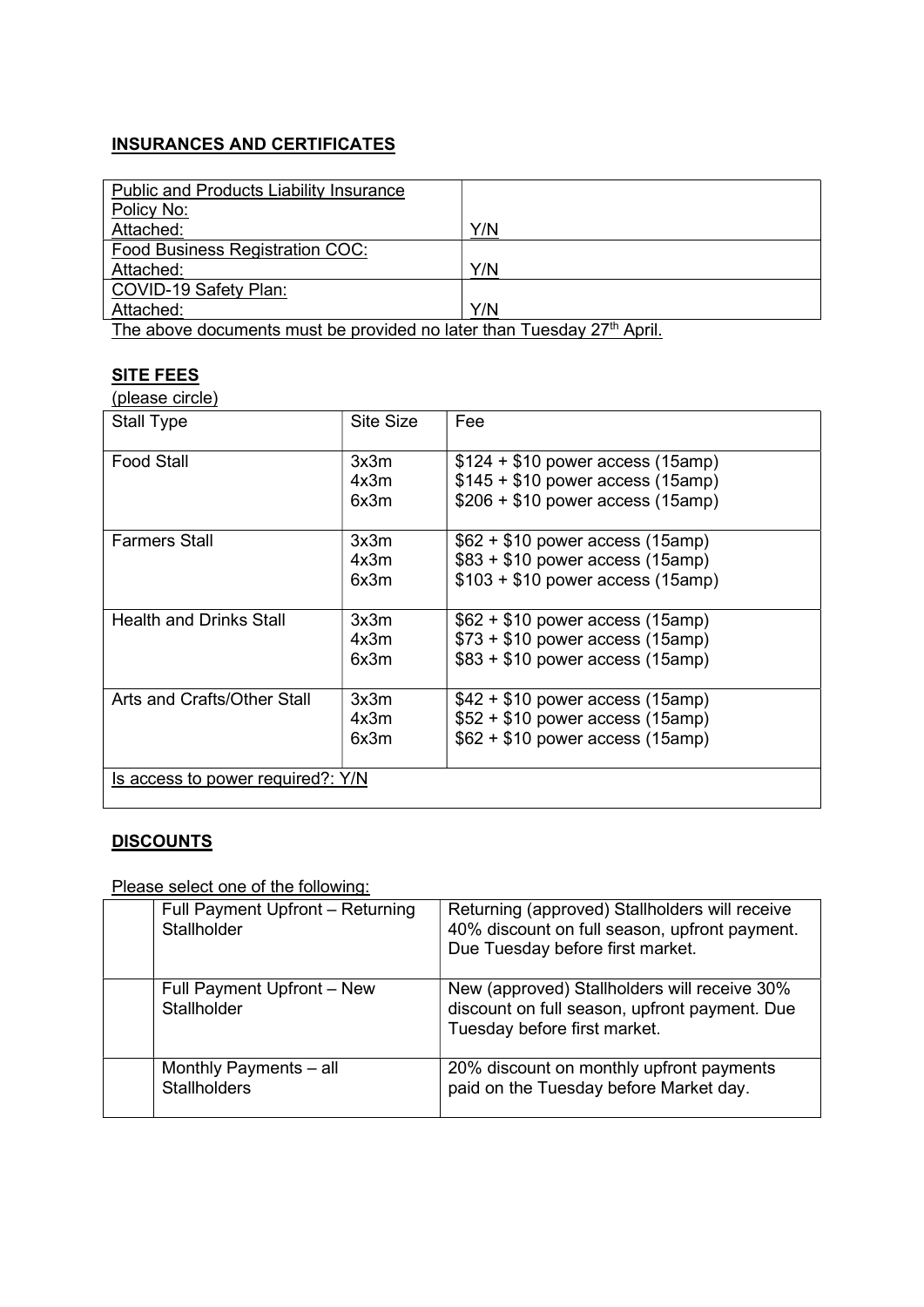## POWER REQUIRMENTS

Stallholders must comply with Work safe/electrical/gas safety regulations and bring their own lighting after sunset.

We highly encourage you to use solar powered lights so you will not need to access a power outlet and be charged \$10.

#### Note

All power leads and electrical equipment must have a current test tag attached by a qualified electrician.

#### All gas equipment must have a current compliance plate.

Please list all electrical and gas equipment, including leads and appliances.

## GOODS AND PRODUCTS PROVIDED

My goods are:

(select all applicable options)

| Handmade by Me        | %    |
|-----------------------|------|
| Handmade by Others    | $\%$ |
| Australian Made       | $\%$ |
| Imported/Factory Made | $\%$ |
| Other (specify)       | %    |

#### MENU/PRODUCTS

Preference will be given to organic food, produce and handmade artisan products PLEASE LIST IN DETAIL EVERY ITEM OF WHICH YOU ARE SELLING AT YOUR STALL BELOW (INCLUDING PRICES):